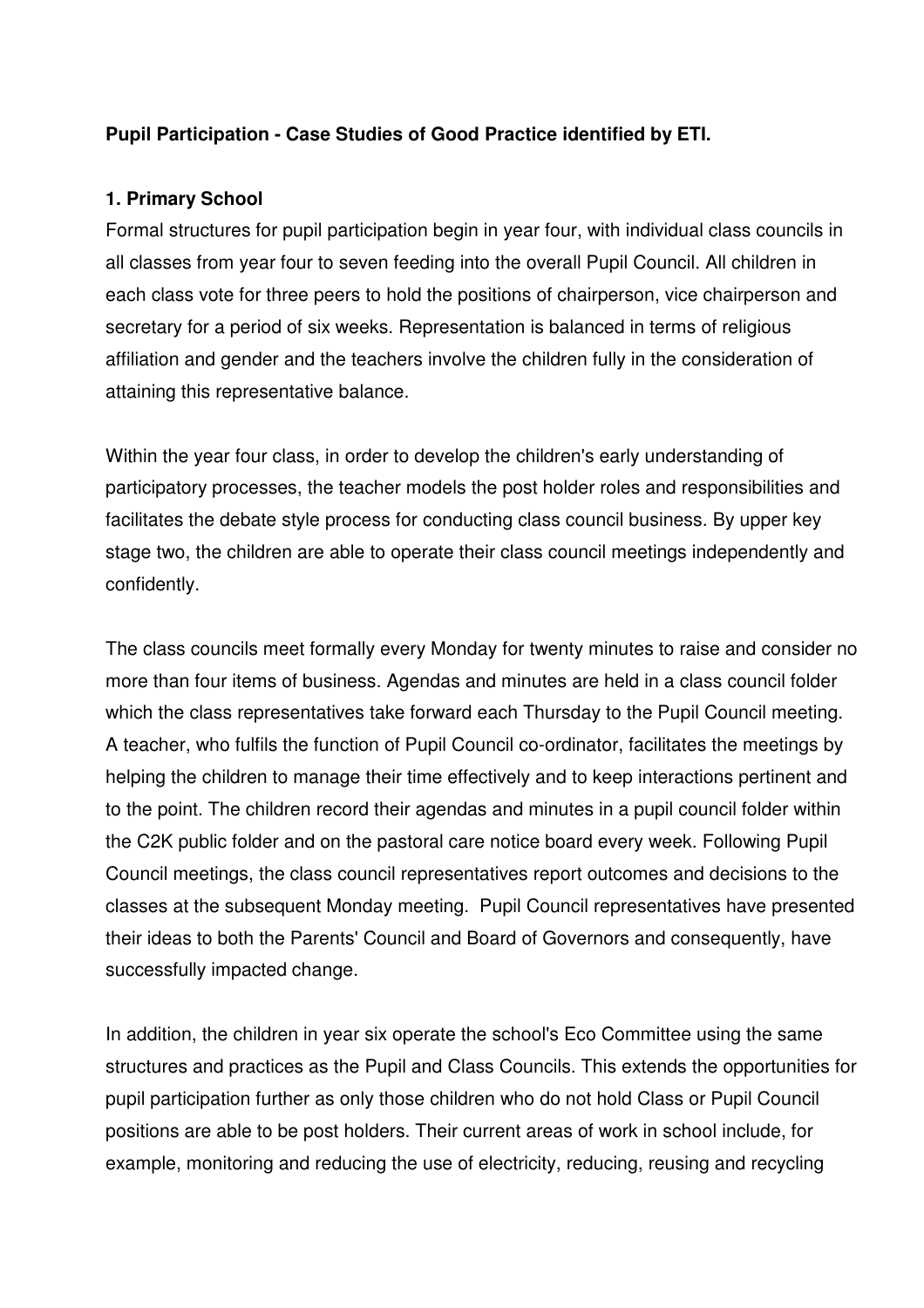school waste materials such as paper and organising the school's fruit shop for the promotion of healthy snacks. The school has been awarded the Green Eco Flag three times and on each occasion, the children have represented the school's work to the adjudicating authority.

 The school's well-embedded structures highlight the importance the staff, parents and governors place on pupil participation being genuinely child-centred and on developing the children's understanding that they are positively empowered within a school ethos committed to openness and inclusion.

### **Extract from Inspection Report (2011)**

 There is an appropriate emphasis on building up the children's self-esteem by involving purposefully the children with their learning. The 'Class Council' and 'Pupil Council' system provide the children with a genuine consultative process whereby their views are presented on future improvements within the school and on changes within the pastoral policy. The Eco Committee organise the school's fruit shop from which the children can purchase a healthy snack at break time. The 'Green-fingers Club' and the 'Pupil Council' all contribute purposefully to school policy and the practices which encourage the children to adopt healthy lifestyles.

### **2. Special Schools**

 A collaborative project between a special school and an adjacent primary school was undertaken to develop the outside area of both sites (where outdoor space is at a premium) for the benefit of all the pupils and to maximise use through shared spaces. Consultation took place to harness pupil opinion on how best to use the available space and, as a result of this consultation, it was agreed that an arboretum trail would be created. Involvement of the pupils and members of the local community through surveys, discussion groups and involvement of the school councils meant that the pupils and the local community feel a sense of pride in, and ownership of, the outside spaces. A beautiful haven in an urban setting has been created where numerous, unique learning opportunities are on the schools' doorsteps.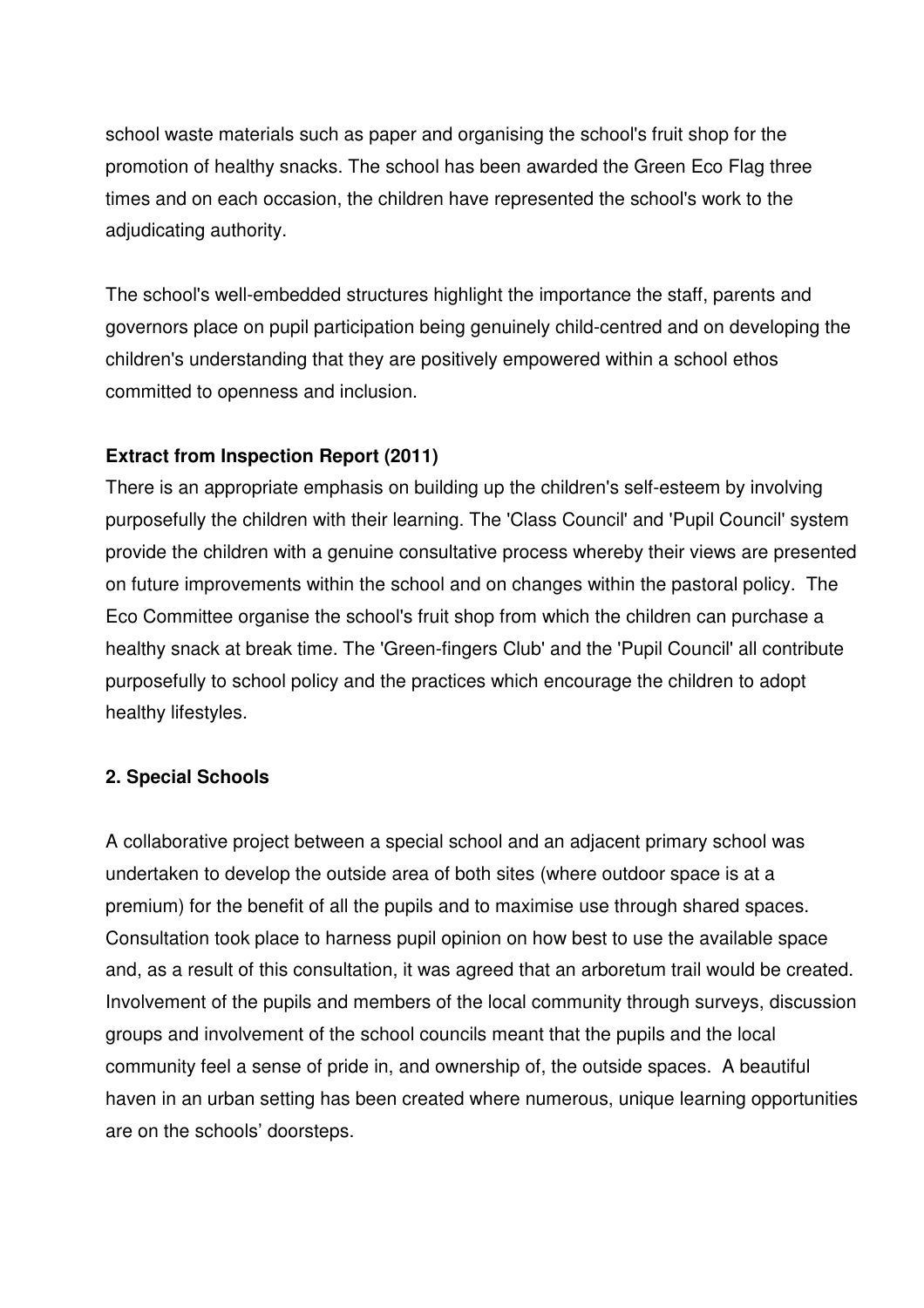### **Extract taken from ETI Survey Report (2012)**

 In a joint collaborative project, staff in the two schools have set themselves a huge challenge: to create an extensive Arboretum Trail which will bring the schools closer together in a series of design and practical activities over the next three years - pupil councils in the schools are the drivers, engineers and landscape artists in this super project and the outcomes predicted will provide a wide range of curricular and social experiences the children will not forget and which will ensure they leave school with a range of practical knowledge and skills. Early plans already have secured business links with external agencies and will even benefit the other three schools in the wider school campus.

### **3. Post-Primary**

 Two neighbouring post-primary schools, one in the controlled sector and one in the maintained sector, have developed excellent pastoral and curricular links and offer joint post-14 provision. Whether it is in the extra-curricular life of the schools, the academic life or even in the way that the pupils interact with the local community, pupils are encouraged to engage and become involved. The schools seek to offer genuine leadership responsibilities to pupils in the form of elections to school council, joint school council, senior leadership team and prefects. Within the joint school council, there is a mechanism to feed back to senior leadership and thus inform future choices that concern them. The pupils work on real projects: e.g. campaigning for a road crossing between the schools and engaging in voluntary work in local nursing homes, primary schools and charities. The fact that these opportunities are 'live' and not contrived helps the pupils feel that they are making a real difference in the community. The pupils also lead and/or take part regularly in school assemblies.

 In one of the two schools, form teachers are given responsibility for the pastoral needs for the pupils in each form class. They have good opportunities to get to know their form class through fortnightly 'pastoral lessons' where they discuss issues relevant to that particular year group. Form teachers can 'feed' into the content of those lessons, taking back suggestions from their classes, ensuring that the pupil needs are addressed. All teachers of all subjects are encouraged to have the pupils evaluate the learning and the teaching across the curriculum, and these conversations have led to significant changes in course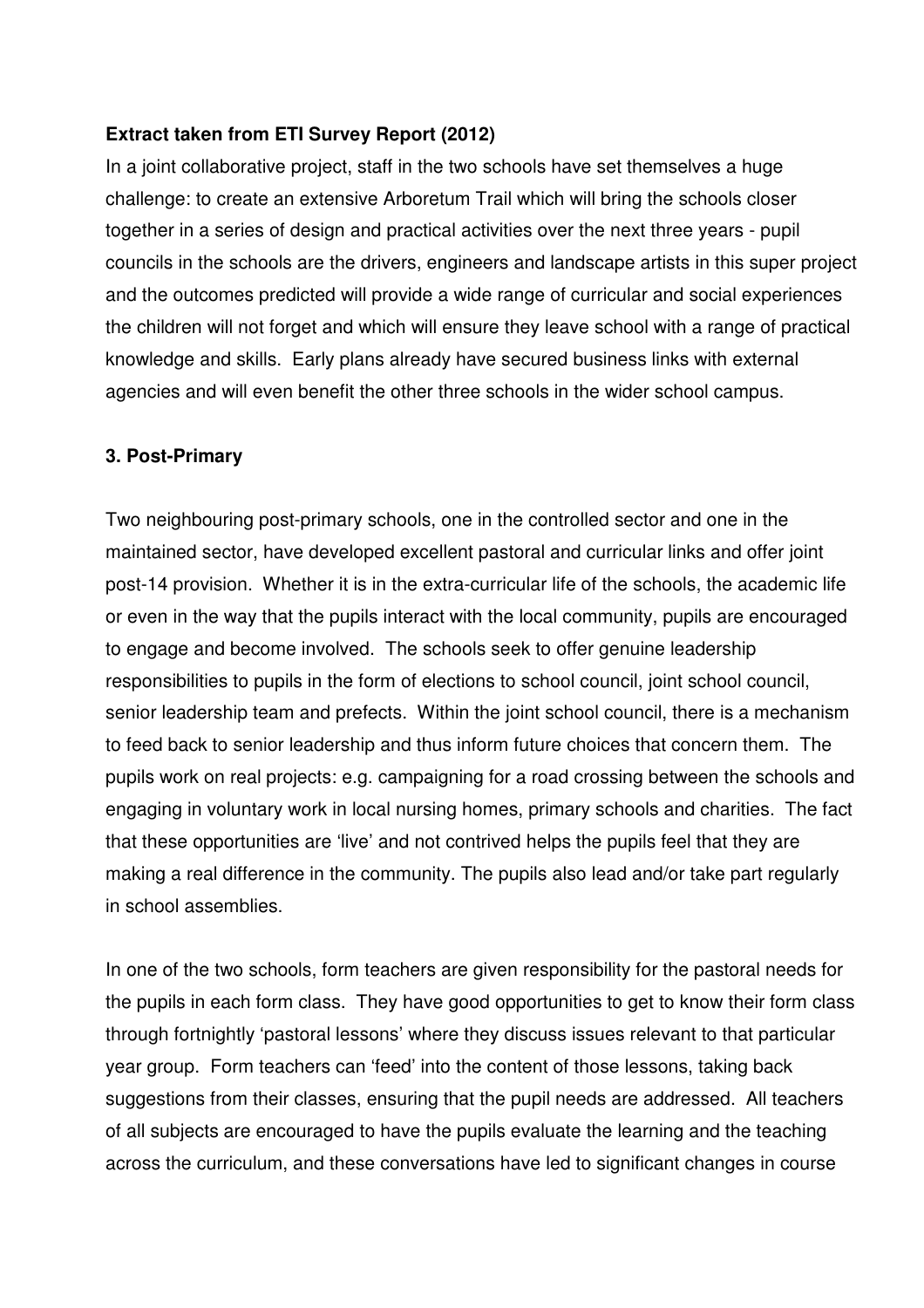content and delivery. Pupils can see that their views and needs are important and acted upon.

upon.<br>In addition, the head of pastoral care meets with the local education and library board's education welfare officer and educational psychologist on a regular basis, and the school's youth worker. The content of these meetings focuses on the needs of pupils at risk of marginalisation and how the school can best help each pupil achieve his/her potential and contribute in a meaningful way to society.

 The pupils benefit from an extensive range of joint formal and informal educational, social and cultural experiences. At key stage 4, and at post-16, the schools have extended their curricular offer to include a wide range of applied and vocational courses which meet the pupils' abilities, interests and career aspirations, thereby underpinning the pupil-centred ethos of the schools. The range of courses offered is informed by well-conceived consultation with the pupils and with local employers.

 Through pupil participation, the senior leadership teams of both schools are well-informed about, and responsive to, the needs of the pupils and the local community. The pupils, parents and wider community benefit from the positive community relations and the good levels of participation in a variety of shared educational and sporting activities.

### **Extract from Inspection Report (2012)**

 The school gives appropriate priority to developing the pupils' leadership skills and in involving them in decision-making. Through the collaboration with the local maintained school, and in particular, the joint senior student council, the pupils are able to initiate changes which provide wider community benefit, such as the plans to establish a pedestrian crossing between the two schools. The pupils from both schools work well together and demonstrate high levels of mutual understanding and respect.